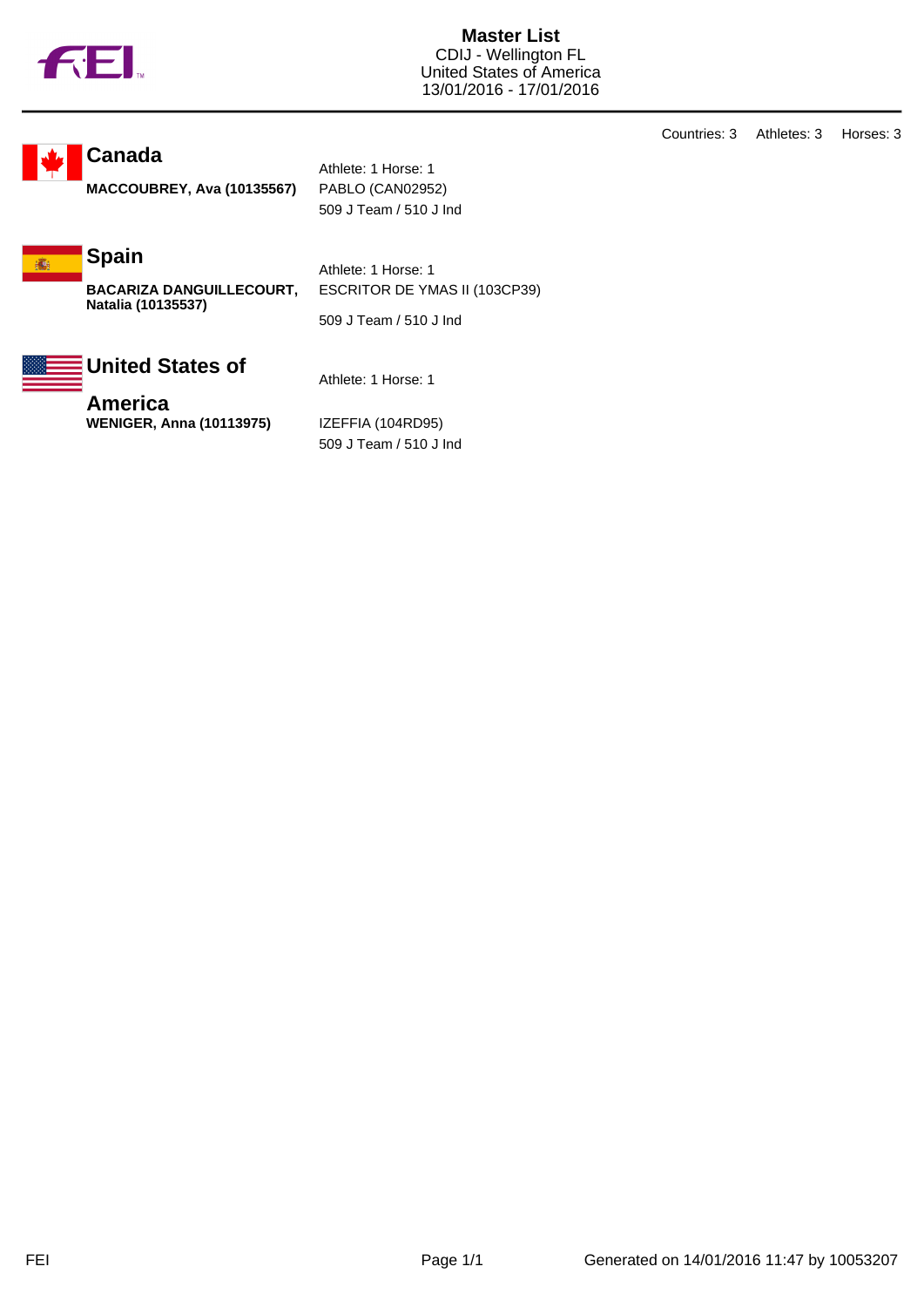

**Master List** CDI-W - Wellington FL United States of America 13/01/2016 - 17/01/2016

|   |                                                    |                                           | Countries: 15 | Athletes: 38 | Horses: 39 |
|---|----------------------------------------------------|-------------------------------------------|---------------|--------------|------------|
| ۵ | <b>Argentina</b><br><b>ARMANDO, Gabriel Martin</b> | Athletes: 3 Horses: 3<br>ZIPERO (104PS02) |               |              |            |
|   | (10024777)                                         | 500 GP / 502 GPS                          |               |              |            |
|   | <b>LOPARDO GRANA, Cesar</b><br>(10048829)          | TYARA (103ZJ60)                           |               |              |            |
|   |                                                    | 500 GP / 502 GPS                          |               |              |            |
|   | <b>MANFREDI, Maria Florencia</b><br>(10047514)     | BANDURRIA KACERO (104FE18)                |               |              |            |
|   |                                                    | 500 GP                                    |               |              |            |
|   | <b>Australia</b>                                   | Athlete: 1 Horse: 1                       |               |              |            |
|   | LAYNE, Kelly (10012143)                            | <b>UDON P (103BY66)</b>                   |               |              |            |
|   |                                                    | 500 GP / 501 GP FS                        |               |              |            |
|   | <b>Brazil</b>                                      | Athletes: 2 Horses: 2                     |               |              |            |
|   | <b>MACIEL DUM NASCIMENTO,</b>                      | DANIEL DE G (105AC94)                     |               |              |            |
|   | Raimundo (10134457)                                | 500 GP / 502 GPS                          |               |              |            |
|   | <b>MAYUMI UEMURA, Samira</b><br>(10063868)         | TAMARINDO XI (104FX84)                    |               |              |            |
|   |                                                    | 500 GP / 502 GPS                          |               |              |            |
|   | <b>Canada</b>                                      | Athletes: 8 Horses: 8                     |               |              |            |
|   | BROOKS, Jacqueline (10003246)                      | D NIRO (102RN41)                          |               |              |            |
|   |                                                    | 500 GP / 501 GP FS                        |               |              |            |
|   | <b>BUKOWSKI, Lisa (10064290)</b>                   | SANTOS UTOPIA (NED40494)                  |               |              |            |
|   |                                                    | 500 GP / 501 GP FS                        |               |              |            |
|   | FRASER, Brittany (10037316)                        | ALL IN (103Cl17)                          |               |              |            |
|   |                                                    | 500 GP / 501 GP FS                        |               |              |            |
|   | GARWEG, Christian (10023824)                       | DELOREAN (102PB78)                        |               |              |            |
|   |                                                    | 500 GP / 501 GP FS                        |               |              |            |
|   | <b>IRVING, Jill (10045087)</b>                     | DEGAS 12 (102UP94)                        |               |              |            |
|   |                                                    | 500 GP / 501 GP FS                        |               |              |            |
|   | LANE, Megan (10037007)                             | CARAVELLA (102OQ76)                       |               |              |            |
|   |                                                    | 500 GP / 502 GPS                          |               |              |            |
|   | <b>MARCUS, David (10037772)</b>                    | CHREVI'S CAPITAL (103CI49)                |               |              |            |
|   |                                                    | 500 GP / 502 GPS                          |               |              |            |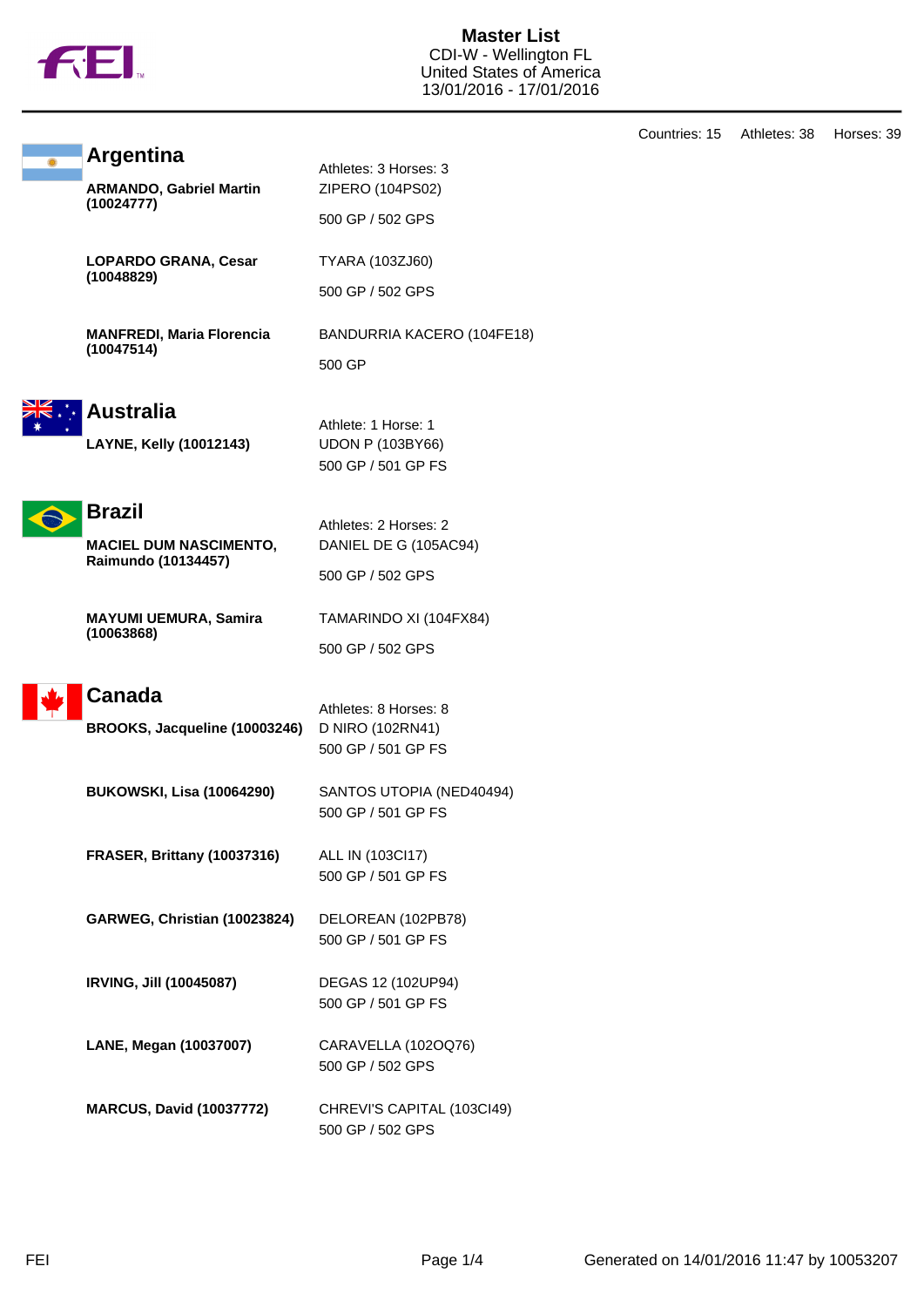

**WILSON, Leah (10023448)** FABIAN J.S. (CAN40103) 500 GP / 502 GPS **Denmark** Athletes: 2 Horses: 2 **GUNDERSEN, Mikala Münter** MY LADY (103KN32) **(10033441)** 500 GP / 501 GP FS **PETERSEN, Lars (10000034)** MARIETT (DEN02600) 500 GP / 502 GPS **Dominican Republic** Athlete: 1 Horses: 2 **LOSOS DE MUÑIZ, Yvonne** DONDOLO LAS MARISMAS (DOM00069) **(10012462)** 500 GP / 501 GP FS FOCO LOCO W (104LC77) 500 GP / 502 GPS l ÷ **Georgia** Athlete: 1 Horse: 1 **VAUGHAN, Joanne (10040250)** ELMEGARDENS MARQUIS (EST40062) 500 GP / 502 GPS **Germany** Athlete: 1 Horse: 1 **KLIMKE, Michael (10000528)** DON WILLIAM 2 (GER41359) 500 GP / 501 GP FS / 523 GP Cons **Great Britain** Athlete: 1 Horse: 1 **PAPE, Suzan (10011925)** HARMONY'S FIORANO (104OE59) 500 GP / 502 GPS **Philippines** Athlete: 1 Horse: 1 **TZINBERG, Ellesse (10021350)** PAVAROTTI 85 (GER44159) 500 GP / 502 GPS / 523 GP Cons **Portugal** Œ. Athlete: 1 Horse: 1 BEM ME QUER (104QD19) **WALLENSTEIN, Ricardo (10114834)** 500 GP / 502 GPS **Puerto Rico** Athlete: 1 Horse: 1 **RETEGUIZ DENIZARD, Luis** ROYAL AFFAIR (DOM40005) **(10034230)** 500 GP / 501 GP FS / 523 GP Cons



Athlete: 1 Horse: 1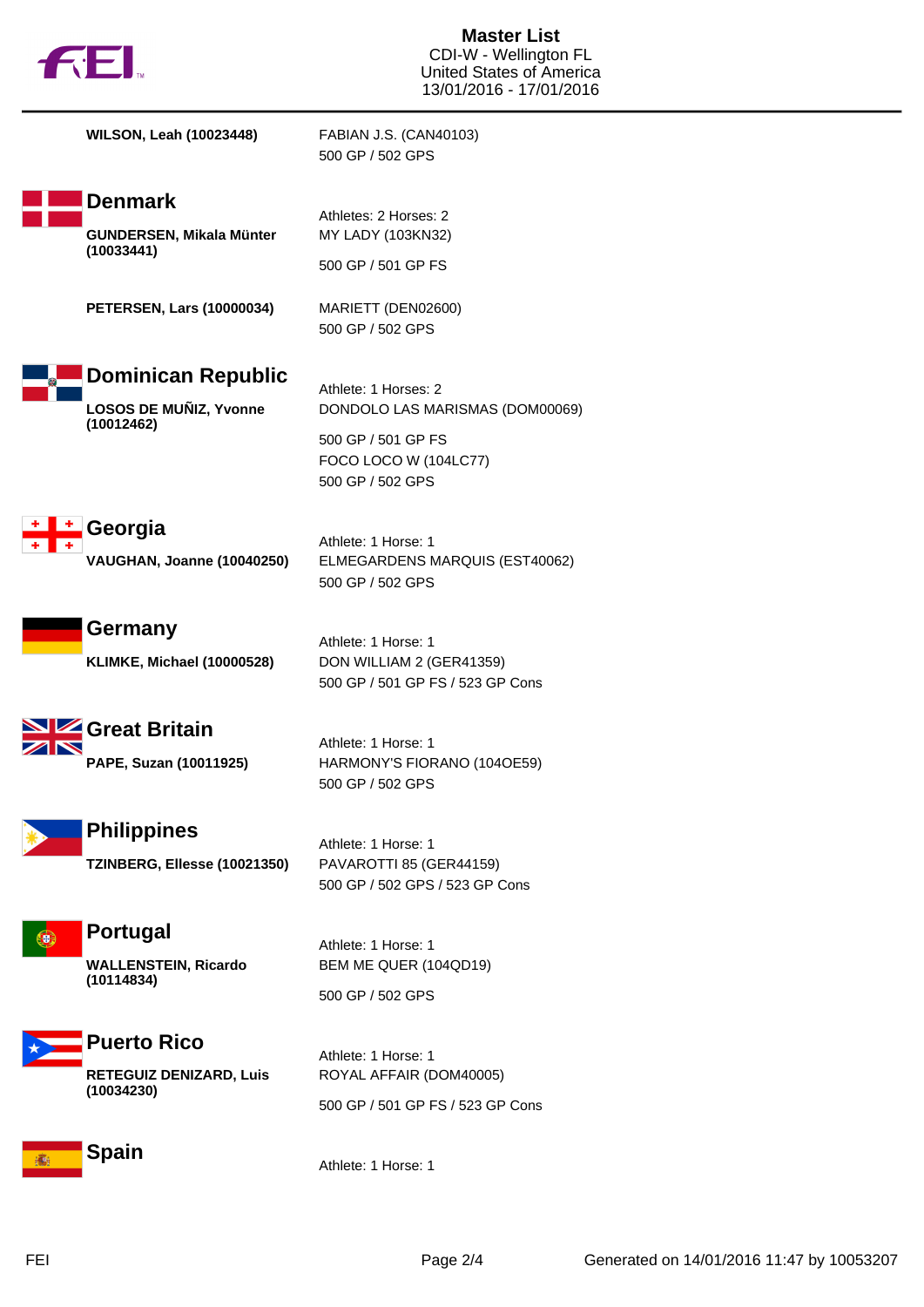|  |  | N |
|--|--|---|
|  |  |   |

**Master List** CDI-W - Wellington FL United States of America 13/01/2016 - 17/01/2016

|  | <b>MATUTE GUIMON, Juan</b><br>(10003267)                               | DON DIEGO YMAS (103DH64)                          |  |
|--|------------------------------------------------------------------------|---------------------------------------------------|--|
|  |                                                                        | 500 GP / 501 GP FS                                |  |
|  | Sweden<br><b>VILHELMSON SILFVÉN, Tinne</b><br>(10000051)               | Athlete: 1 Horse: 1<br>DON AURIELLO (GER43436)    |  |
|  |                                                                        | 500 GP / 501 GP FS                                |  |
|  | <b>United States of</b>                                                | Athletes: 13 Horses: 13                           |  |
|  | America<br>BATESON CHANDLER, Katherine ALCAZAR (103IA62)<br>(10003276) |                                                   |  |
|  |                                                                        | 500 GP / 502 GPS                                  |  |
|  | <b>DUTTA, Susan (10003416)</b>                                         | CURRENCY DC (USA10641)<br>500 GP / 502 GPS        |  |
|  | EBELING, Jan (10003249)                                                | FRH RASSOLINI (102QY20)<br>500 GP / 501 GP FS     |  |
|  | <b>GRAVES, Laura (10073303)</b>                                        | VERDADES (103CK84)<br>500 GP / 501 GP FS          |  |
|  | <b>JORST, Charlotte (10042954)</b>                                     | KASTEL'S NINTENDO (103YF35)<br>500 GP / 501 GP FS |  |
|  | MARCHAND, Jennifer (10055625) CARDEUR (103YF37)                        | 500 GP / 502 GPS                                  |  |
|  | MARIENAU, Beatrice (10070065)                                          | STEFANO 8 (NED41117)<br>500 GP / 502 GPS          |  |
|  | POAG, Katie (10039645)                                                 | ZONNEKONING (104EX85)<br>500 GP / 502 GPS         |  |
|  | POT, Adrienne (10034361)                                               | SOMETHING SPECIAL (ESP04288)<br>500 GP / 502 GPS  |  |
|  | PRIEST, Kathy (10003278)                                               | WILD DANCER (102YU40)<br>500 GP / 502 GPS         |  |
|  | RIZVI, P.j. (10066001)                                                 | UNLIMITED (103LC05)<br>500 GP / 501 GP FS         |  |
|  | ROSENCRANTZ, Mette (10016524) MARRON (DEN40525)                        | 500 GP / 502 GPS                                  |  |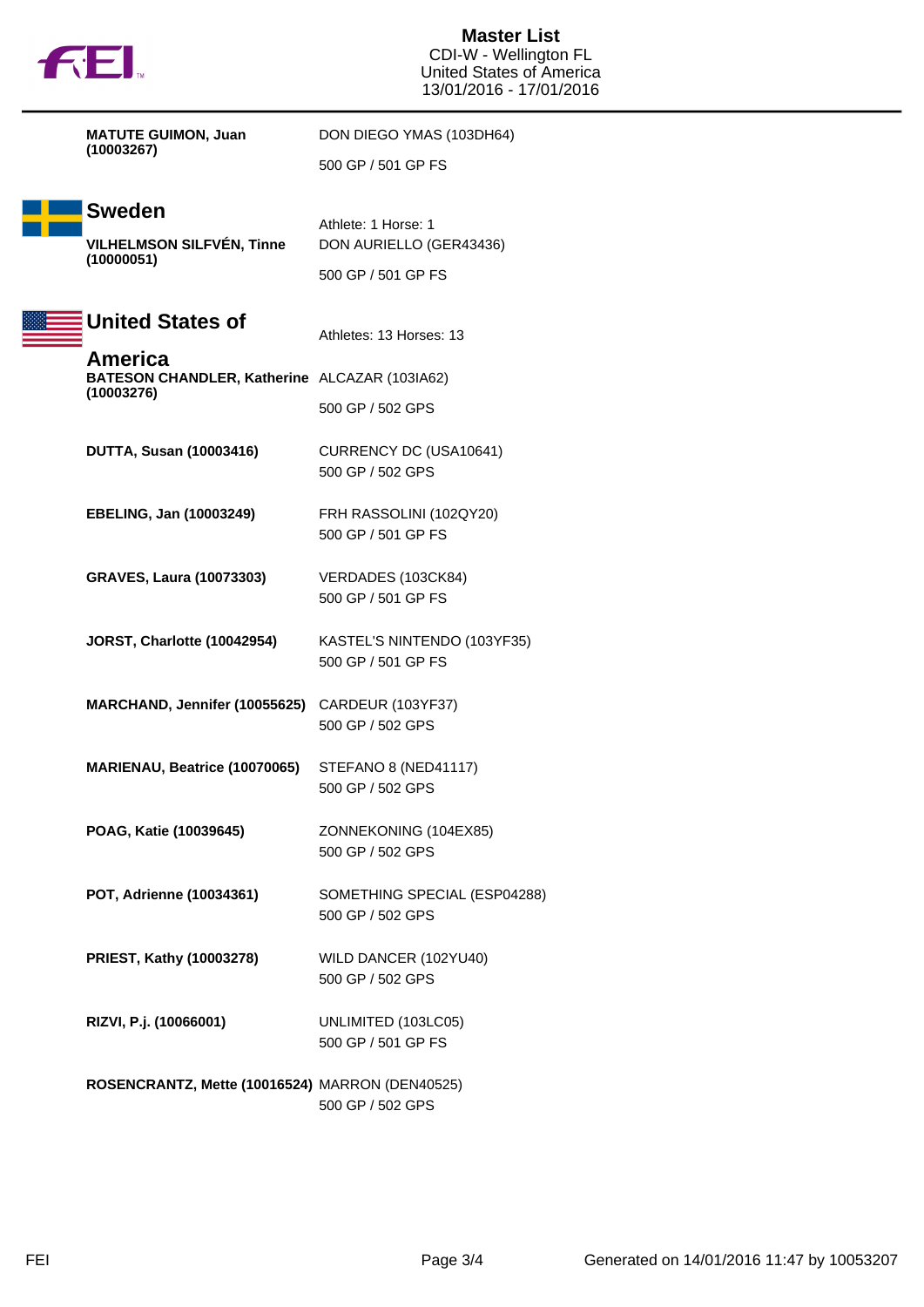

**Master List** CDI-W - Wellington FL United States of America 13/01/2016 - 17/01/2016

**SPRIESER, Lauren (10015685)** ELLEGRIA (102ZD35)

500 GP / 501 GP FS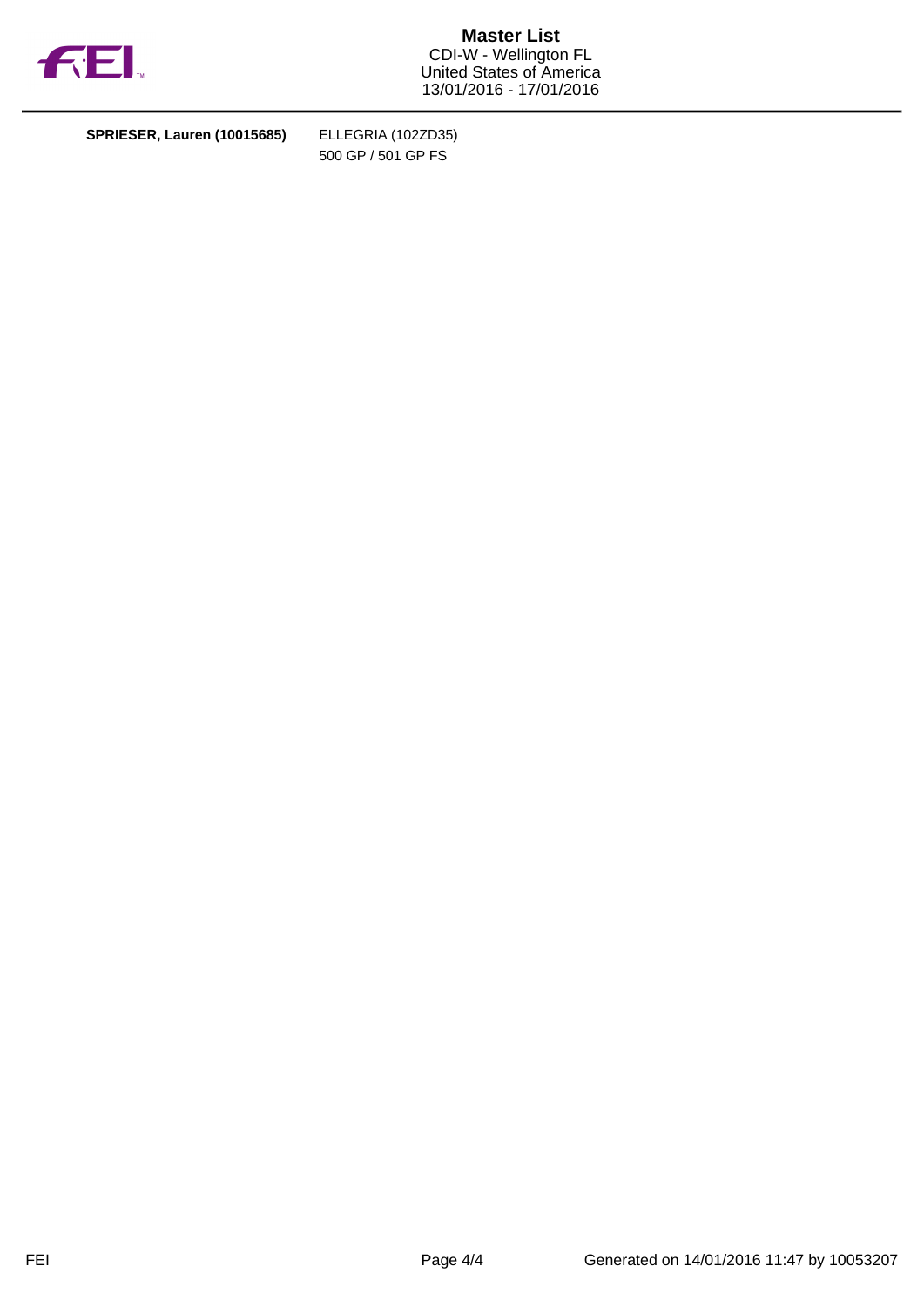

**Master List** CDIU25 - Wellington FL United States of America 13/01/2016 - 17/01/2016

**Canada**

Athlete: 1 Horse: 1 **LANE, Megan (10037007)** SAN D'OR (103BM39) 515 Int II / 516 GP 16-25 Countries: 1 Athletes: 1 Horses: 1